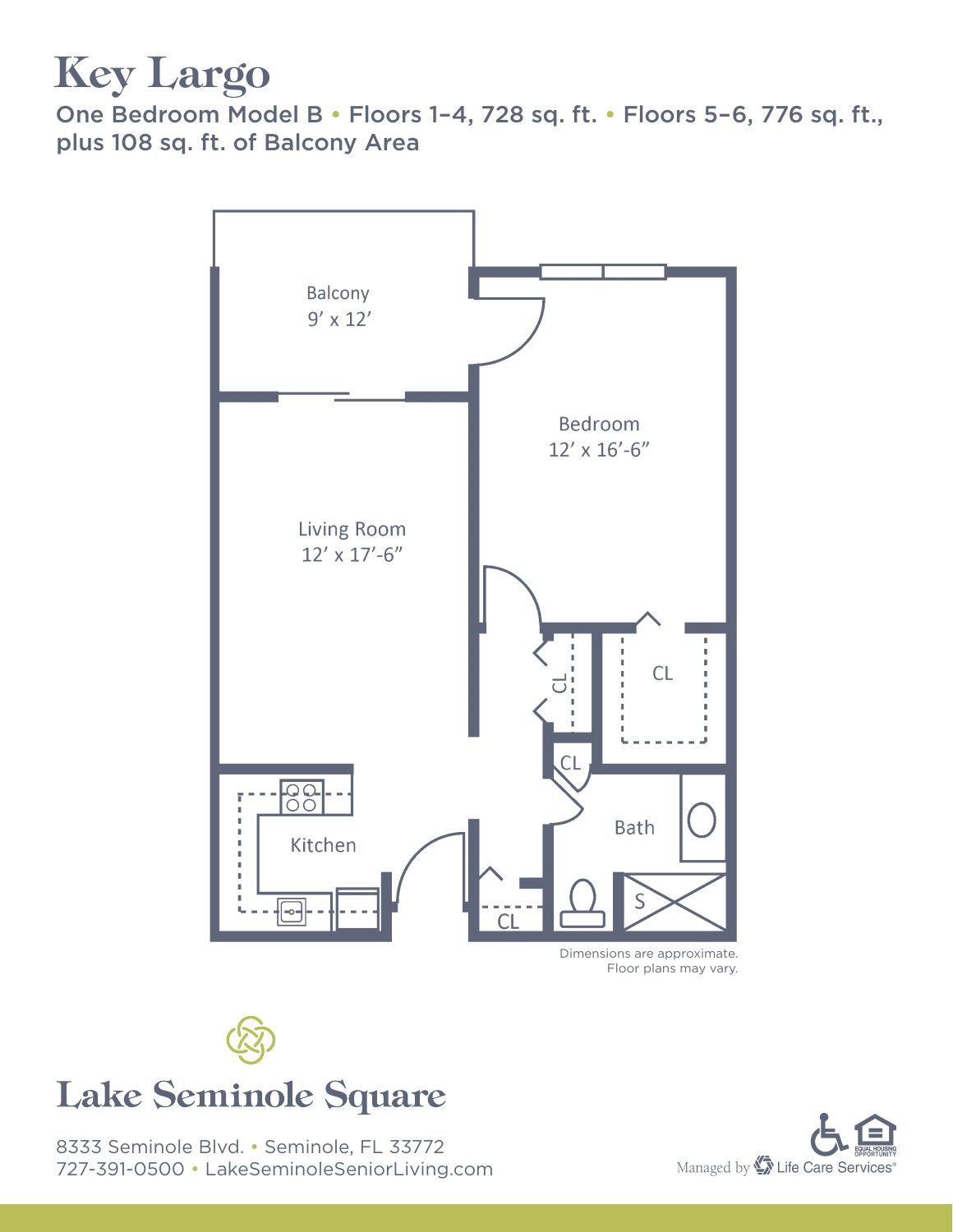### Sanibel

Large One Bedroom Model C-8 • Floors 1-4, 852 sq. ft. Floors 5–6, 908 sq. ft., plus 72 sq. ft. of Balcony Area



Dimensions are approximate. Floor plans may vary.



#### Lake Seminole Square

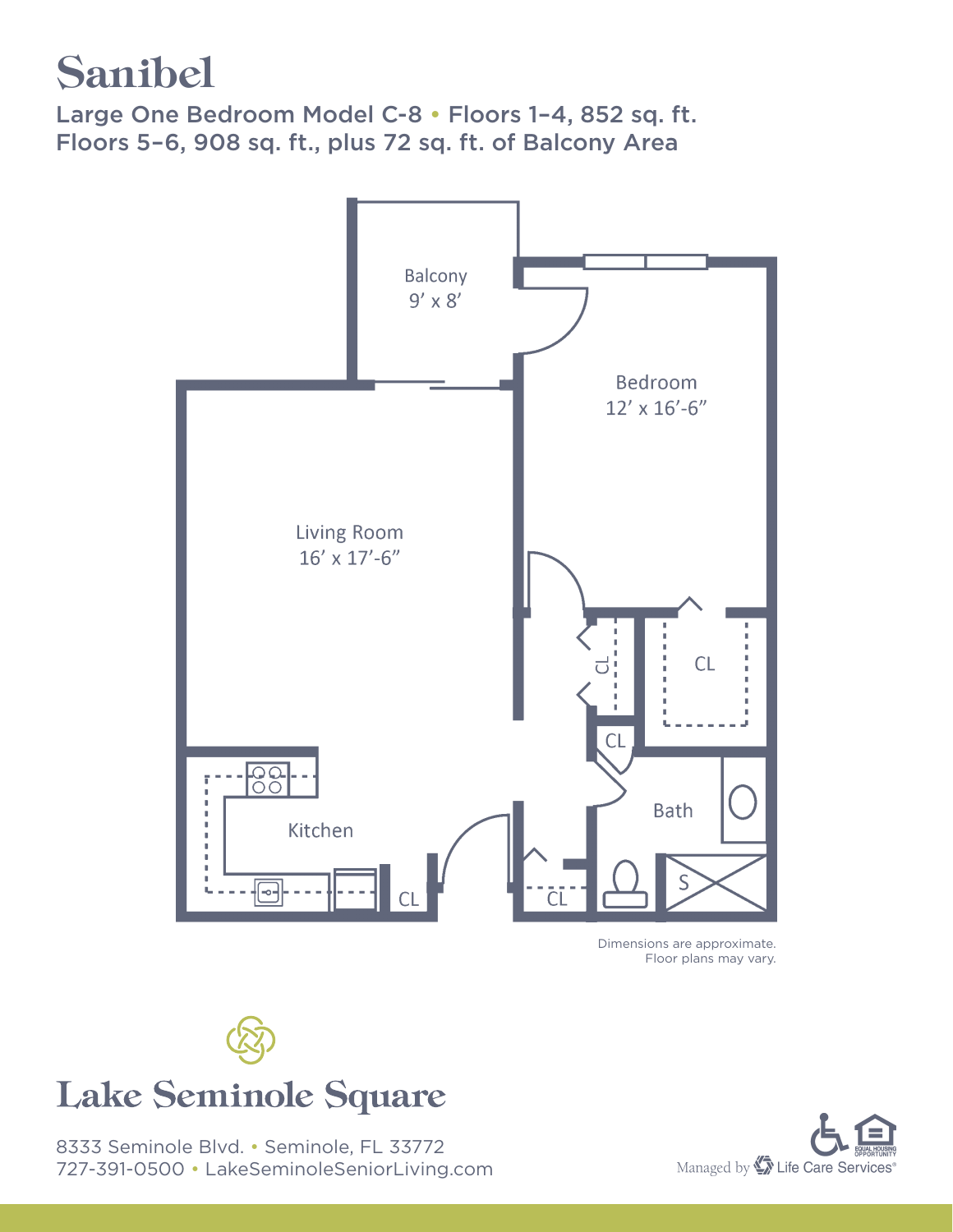# **Captiva**

Deluxe One Bedroom Model C-16 • Floors 1–4, 852 sq. ft. Floors 5–6, 908 sq. ft., plus 144 sq. ft. of Balcony Area



Dimensions are approximate. Floor plans may vary.



#### Lake Seminole Square

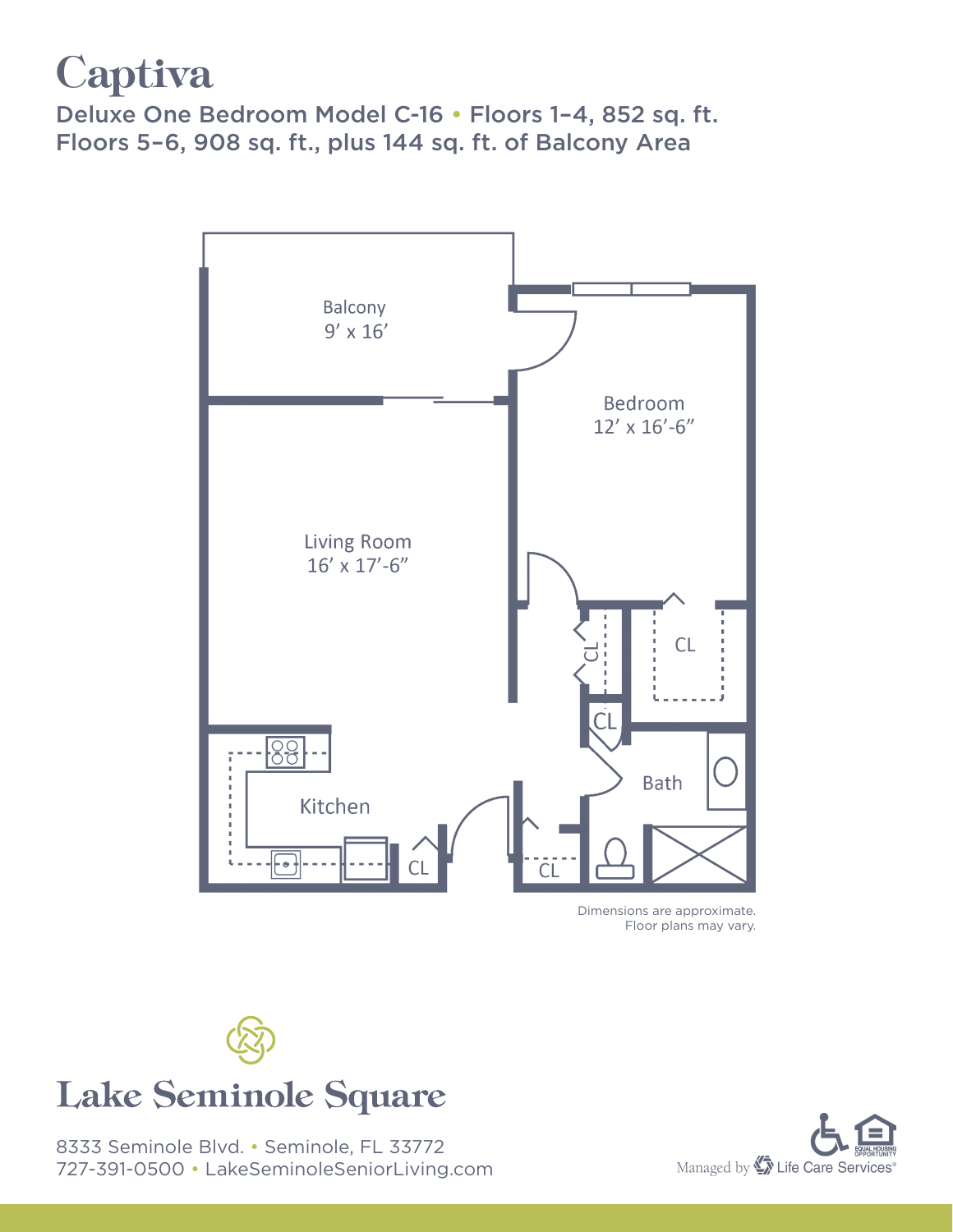### Venice

One Bedroom • Two Bath Model D • Floors 1–4, 970 sq. ft. Floors 5–6, 1,026 sq. ft., plus 144 sq. ft. of Balcony Area



Dimensions are approximate. Floor plans may vary.